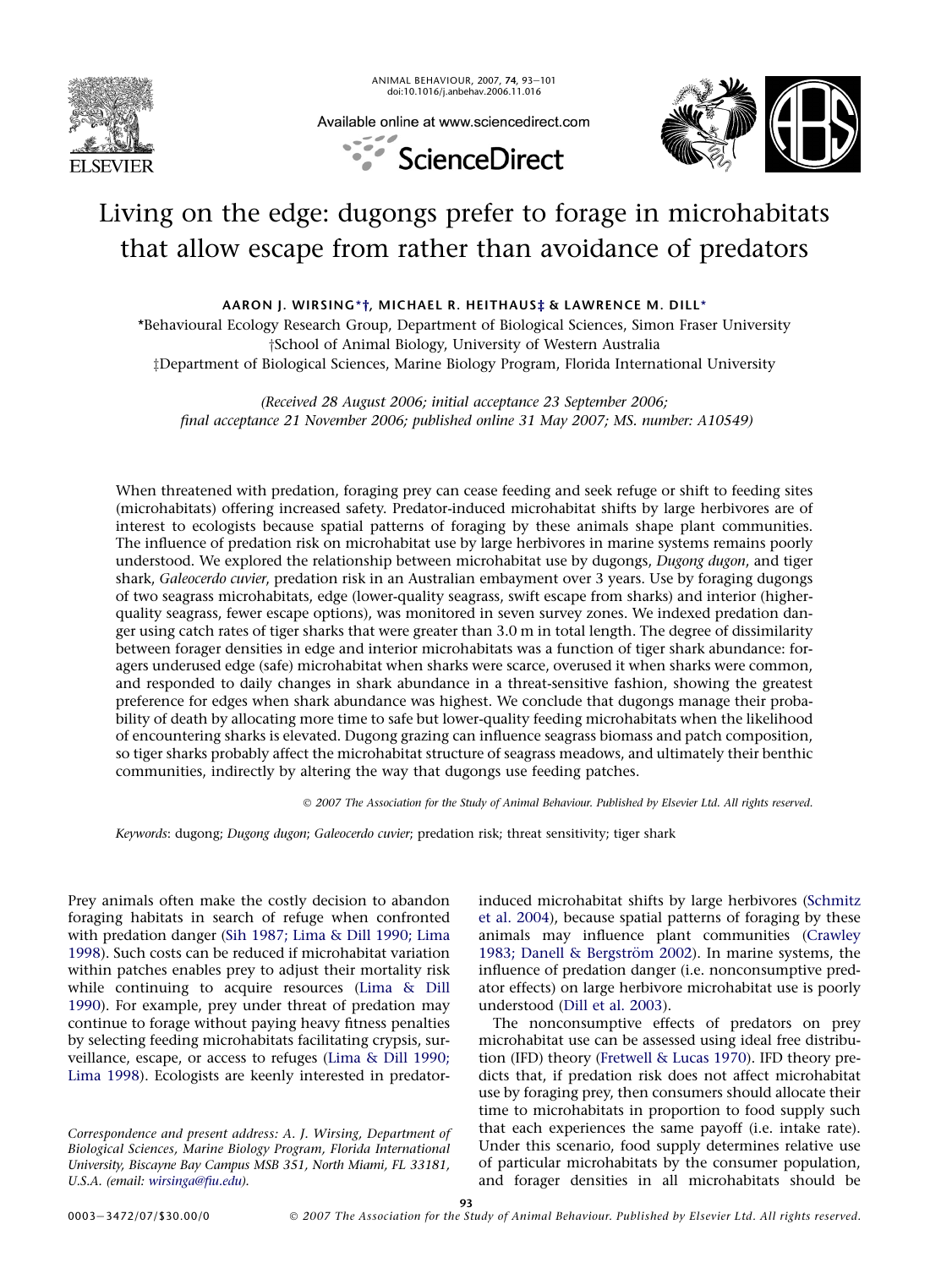equivalent after correcting for food availability (e.g. by dividing consumer densities by the amount of food that each microhabitat offers). Alternatively, if predation risk influences microhabitat selection, then individual foragers should allocate more time to safe microhabitats than predicted by food availability when there is need for antipredator investment (e.g. when predators are abundant), causing corrected forager densities in these microhabitats to exceed those in more dangerous ones ([van Baalen &](#page-7-0) [Sabelis 1993](#page-7-0)). By extension, spatial differences between forager densities that emerge when the need for antipredator investment is high and that persist after accounting for variance in food supply can not only serve to identify the microhabitat perceived to be safe but also serve as a proxy for the amount of food that foragers sacrifice by avoiding dangerous microhabitat (i.e. the degree to which fear varies across space) [\(Brown & Kotler 2004\)](#page-7-0). Importantly, this theoretical framework assumes that individual predators do not shift freely between microhabitats in response to their prey (sensu [Hugie & Dill 1994](#page-7-0)). This assumption is valid when predators have diverse diets, which effectively fix predator distributions relative to specific prey species [\(Heithaus 2001b\)](#page-7-0).

Following this framework, we explored patterns of microhabitat selection by dugongs, Dugong dugon, foraging on seagrass under risk of tiger shark, Galeocerdo cuvier, predation in Shark Bay, Western Australia. In Shark Bay, seagrass grows in meadows found primarily in shallow habitat (<4.5 m deep; [Walker et al. 1988](#page-8-0)) that can be divided into edge and interior microhabitats ([Heithaus](#page-7-0) [et al. 2006\)](#page-7-0). Edge microhabitats fall along the periphery of seagrass patches, and therefore offer increased water volume (depths generally  $2.5-4.5$  m) and swift access to deep habitat  $(>6.5 \text{ m})$ . Consequently, dugongs encountering predators in these microhabitats are presumably better able to manoeuvre and escape to deeper water, where tiger sharks are scarce and more easily evaded (e.g. [Heithaus](#page-7-0) [et al. 2002\)](#page-7-0), than are dugongs in interior microhabitats ([Heithaus et al. 2006\)](#page-7-0). However, tiger sharks hunt preferentially in edge microhabitats relative to interior ones ([Heithaus et al. 2006](#page-7-0)).

Furthermore, nutrient composition of the seagrass species forming the bulk of the dugong's diet in our study area (Amphibolus antarctica) varies across the two microhabitats. Specifically, concentrations of organic carbon, a nutrient of alleged importance to dugongs [\(de Iongh et al. 1995; Preen](#page-7-0) [1995](#page-7-0)), are elevated in interior microhabitats ([Heithaus](#page-7-0) [et al., in press](#page-7-0)). Thus, although dugongs are presumably less vulnerable to capture in edge microhabitats, they are less likely to encounter sharks and may be better able to acquire high-quality food while using interiors.

In any microhabitat, a forager's overall risk of death can be divided into its likelihood of encountering a predator and its probability of escape once attacked [\(Hugie & Dill](#page-7-0) [1994; Brown 1999; Luttbeg & Sih 2004](#page-7-0)). However, the relative extent to which foragers use these two components of risk to index safety when they are spatially uncorrelated has rarely been addressed (e.g. [Heithaus & Dill 2006\)](#page-7-0). Accordingly, we tested the hypothesis that dugongs manage their risk of mortality by using foraging microhabitats perceived to be safe, relative to those perceived to be

dangerous, in proportion to overall predator abundance (i.e. the need for antipredator investment) (predation risk sensitivity hypothesis). If dugongs index safety primarily in terms of their probability of escape, then this hypothesis predicts that, after correction for relative food supply, the degree of dissimilarity between foraging dugong densities in safe (edge) and hazardous (interior) microhabitats will be linked to predator (tiger shark) abundance, with foragers showing the strongest preference for edge microhabitats during periods of peak shark abundance (when the need for antipredator investment is greatest) and no microhabitat preference when sharks are scarce. If dugongs perceive safety chiefly in terms of predator density, then this hypothesis predicts that foragers should prefer interior microhabitats when sharks are abundant and lack a microhabitat preference when sharks are scarce. Alternatively, predation danger may not influence foraging dugong microhabitat use, in which case foragers should consistently (1) distribute themselves across the two microhabitat types in proportion to food supply (i.e. input match; [van Baalen & Sabelis 1993\)](#page-7-0) (food quantity hypothesis), or (2) overuse interior microhabitats if the seagrass available along meadow edges is nutritionally inferior (food quality hypothesis).

## MATERIALS AND METHODS

## Study Site

We undertook this study in the Eastern Gulf of Shark Bay ( $\sim$  25°45'S, 113°44'E; [Fig. 1\)](#page-2-0). Shark Bay is home to a large population of dugongs  $(10000-14000$  individuals; [Marsh et al. 1994; Preen et al. 1997; Gales et al. 2004\)](#page-8-0), but their use of our study area fluctuates seasonally [\(Wirsing](#page-8-0) [et al., in press a\)](#page-8-0). In 1991, Shark Bay was listed as a World Heritage Area, and anthropogenic activity in the region has always been minimal. Thus, we were able to evaluate the microhabitat use of dugongs belonging to a healthy population under relatively pristine conditions.

## Sampling Zones

We defined edge microhabitats as portions of shallow bankswithwaterdepthsbetween2.5 and4.5 m and less than 2.5 m but within 75 m of deep water  $(>4.5$  m), and interior microhabitats as areas featuring water depths less than 2.5 m and more than 75 m from deep water. We selected these microhabitat designations because (1) they are each well represented and (2) we assumed that dugongs occupying them are differentially able to manoeuvre and escape to deep (refuge) patches while under attack from tiger sharks ([Heithaus et al. 2002, 2006\)](#page-7-0). Our assumption that dugongs are less able to manoeuvre in interior microhabitats is supported by their behaviour: dugongs pursued by boats in shallow water (<2.5 m deep) have more difficulty changing direction than do those in water between 2.5 and 4.5 m deep (A. Wirsing, personal observation). We are confident that dugongs perceive deep patches as refuges because (1) foragers use them heavily when sharks are abundant even though they offer little food [\(Wirsing et al., in press a\)](#page-8-0) and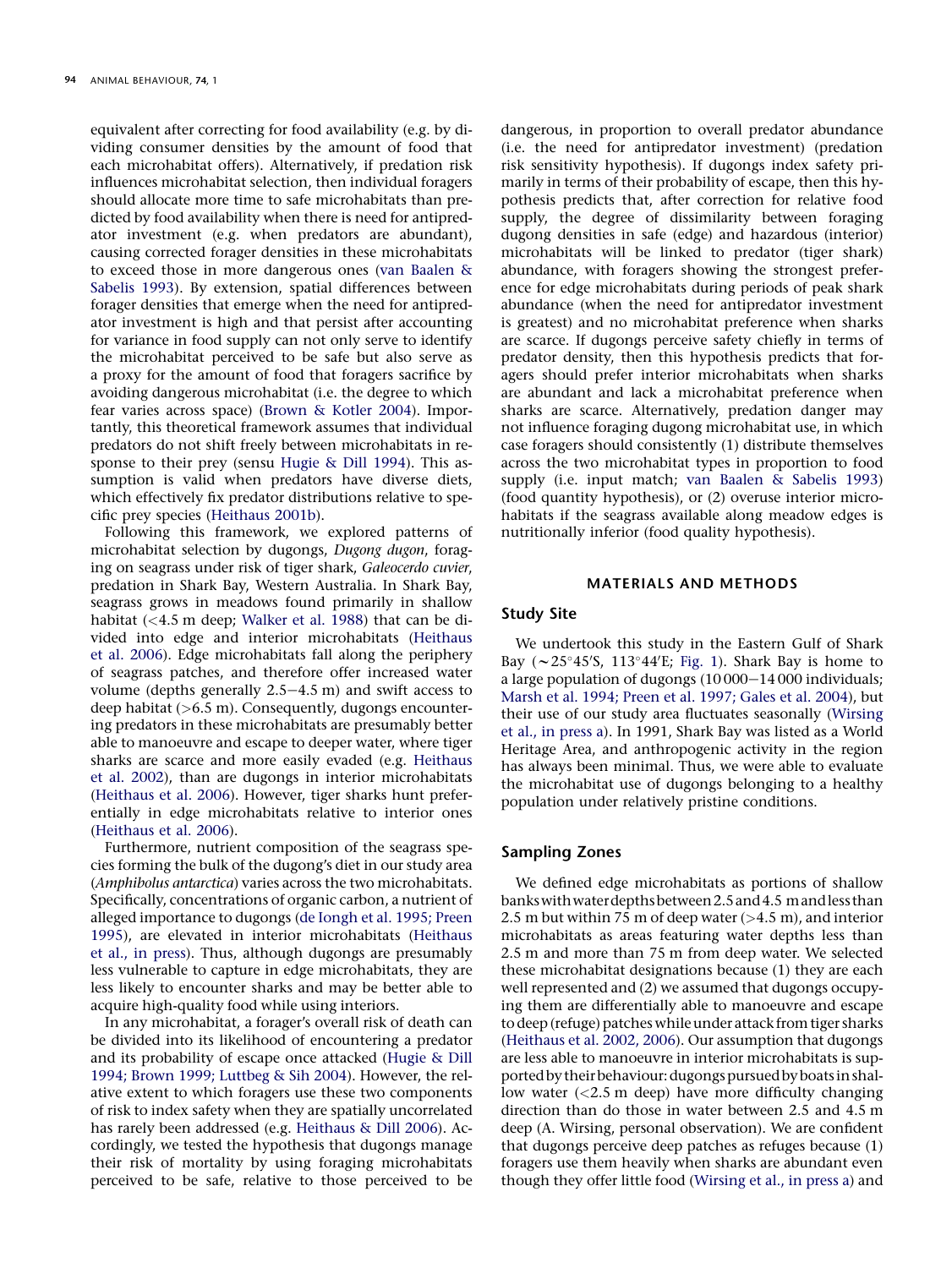<span id="page-2-0"></span>

Figure 1. (a) Map of study site in the eastern Gulf of Shark Bay, Western Australia. (b) Survey zones (i.e. 400-m sighting belts;  $N = 7$ ) were stratified evenly across shallow seagrass habitats throughout the study area (160 km<sup>2</sup>).

(2) dugongs that are approached rapidly by boats and by potential predators consistently flee from shallow to deep water (A. Wirsing, personal observation). We quantified edge and interior microhabitats in seven survey zones (mean  $\pm$  SD sampling area  $= 141.27 \pm 26.17$  ha), each allocated to a discrete seagrass patch in shallow habitat  $(\leq 4.5 \text{ m in depth})$ ; Fig. 1b), using a georeferenced bathymetric map and GIS software (MapInfo Professional version 4.5, MapInfo Corporation, Toronto, Ontario, Canada). Edge microhabitat made up between 16.7% and 83.7% of the total sampling area for each survey zone (mean  $\pm$  SD = 52.4  $\pm$  24.8%).

## Food Availability

We quantified food availability (biomass) within each survey zone using sampling stations positioned at 200-m intervals along a central transect line, as well as along parallel lines  $100$  and  $200$  m to either side  $(75-120$  stations per zone). At each station, a diver estimated seagrass species coverage and composition within a  $1-m^2$  quadrat. Seagrass height (cm) was also measured within the quadrat; we selected the point of measurement randomly to minimize bias stemming from height variability. Sampling occurred during the winter of 2003 (August–September), when herbivore densities were low, to minimize the confounding influence of herbivory and shark hazard to divers.

We expressed food biomass as above-ground seagrass volume (area covered  $\times$  height; m<sup>3</sup>); measures from sampling points within edge and interior microhabitats were pooled to generate overall values for each survey zone. Microhabitat volume measures for all zones consisted of two seagrass species: A. antarctica (mean  $= 82.71\%$  of total volume) and Posidonia australis (mean  $= 17.29\%$  of total volume). The value of P. australis as a dietary item for dugongs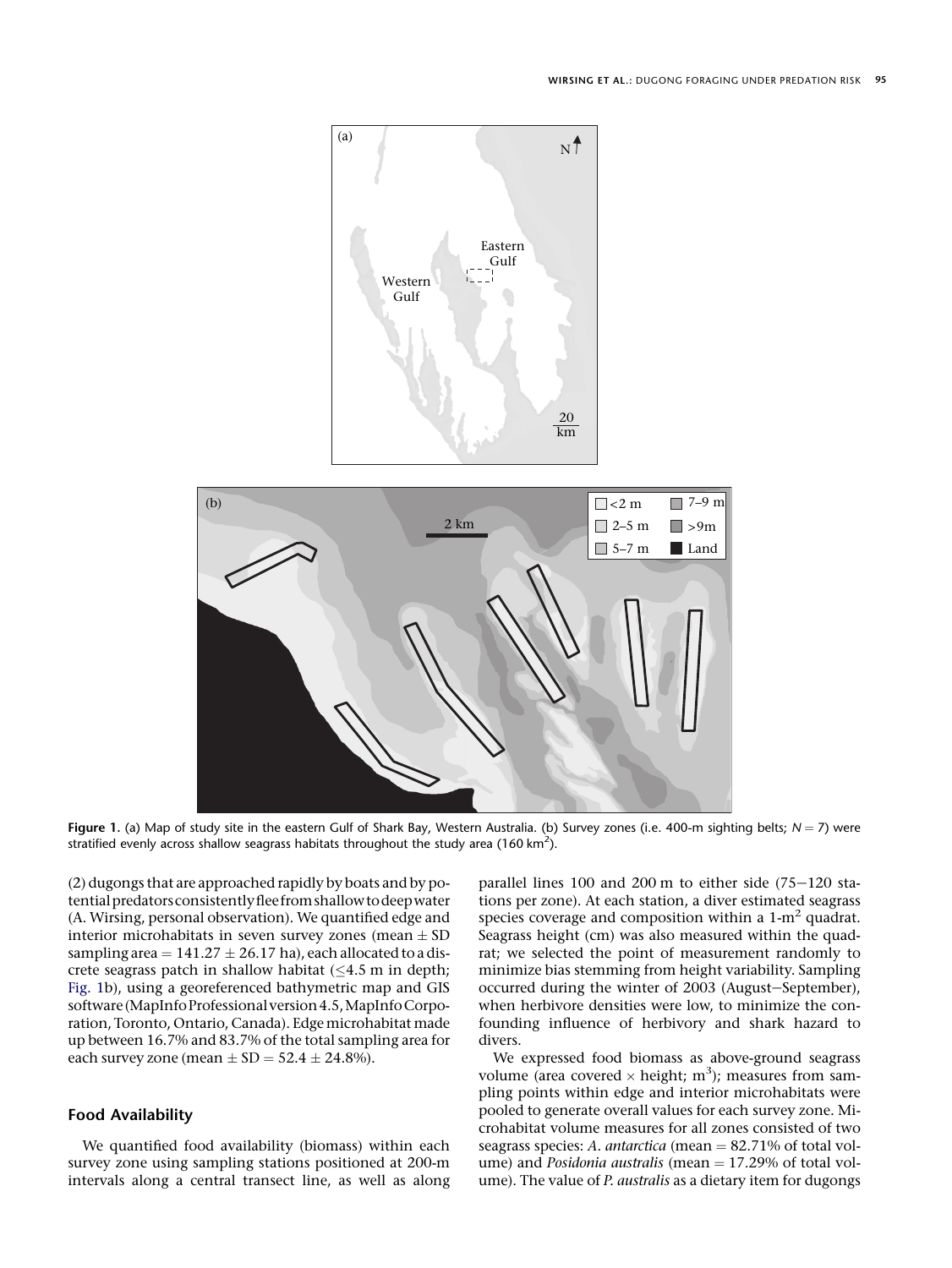is unknown, so we may have incurred bias by including it in our estimates of food supply. The removal of this species from consideration, however, did not affect the results reported later. Although we may also have incurred bias by failing to measure rhizomal (i.e. subsurface) biomass ([de](#page-7-0) [Iongh et al. 1995](#page-7-0)), such bias was probably modest since rhizomes of A. antarctica are unavailable to dugongs as food ([Anderson 1986\)](#page-7-0). Finally, our biomass samples did not include tropical seagrass species (e.g. Halodule uninervis), which are favoured by dugongs elsewhere ([Preen](#page-8-0) [1995](#page-8-0)), because sampling occurred during the cold season when biomass of these species is low ([Anderson 1986](#page-7-0)). Nevertheless, we consider our measure of food availability within the two microhabitats to be robust because tropical species are always scarce in our study area ([Walker et al.](#page-8-0) [1988](#page-8-0)).

## Dugong Density and Microhabitat Use

We assessed patterns of dugong abundance in each microhabitat using transect passes through the seven survey zones from 2002 to 2004. To ensure sampling consistency, we distributed our transect effort evenly across days ( $N = 114$ ; mean  $\pm SD = 3.79 \pm 1.64$  passes/day), and months (22.85  $\pm$  9.36 passes/month); overall, the area of each microhabitat surveyed per day was roughly equivalent (edge mean  $\pm$  SD = 249.23  $\pm$  104.91 ha; interior mean  $\pm$  $SD = 239.65 \pm 105.07$  ha). We did not visit particular survey zones more than once per day, and the order and direction in which transects were driven each day were haphazard to reduce the effects of tidal and diel variation. We did not conduct transects when Beaufort wind conditions exceeded 2 to minimize sighting bias caused by poor visibility in bad weather.

We performed transect passes using a small (4.5-m) vessel driven at  $6-9$  km/h. When dugongs were sighted at the surface within 200 m of the transect line (i.e. within a 400-m sighting belt) before being passed by the boat, we determined their exact position, using a GPS, and their behavioural state (foraging, resting, travelling), via direct observation and diagnostic surface behaviour ([Anderson](#page-7-0) [1986; Chilvers et al. 2004; Wirsing et al., in press a\)](#page-7-0). We distinguished dugongs using scarring patterns ([Anderson](#page-7-0) [1995](#page-7-0)) and only counted individuals once per day; intraannual resampling was rare.

# Predator Abundance

Catch rates index tiger shark abundance in Shark Bay ([Heithaus 2001b; Wirsing et al. 2006\)](#page-7-0). We caught sharks using drumlines equipped with a single hook, baited primarily with Australian salmon, Arripis truttaceus, and deployed at dawn in six fishing zones within the study area; we measured (total length, TL), tagged and released all sharks caught throughout the day (for methodological detail, see [Heithaus 2001b](#page-7-0)). Because of ontogenetic shifts in tiger shark diets (e.g. [Lowe et al. 1996](#page-8-0)), tiger sharks less than 3.0 m long are unlikely to pose a threat to dugongs. Consequently, we only used sharks that were longer than 3.0 m to calculate daily catch rates.

Our fishing effort was intensive and temporally consistent [\(Wirsing et al. 2006](#page-8-0)). However, our fishing frequency  $(\sim 6$  fishing days/month) precluded continuous (daily) evaluation of the relationship between dugong habitat use and predator prevalence. Thus, given the strong seasonal pattern in shark abundance in the study area ([Heithaus 2001b\)](#page-7-0), we used a sinusoidal function with a period of 1 year to predict the annual trend in daily catch rates (sharks/h). We combined catch data used in the model for the years 2002-2004 because interannual variation was not detected after accounting for seasonal effects ( $F_{2,117} = 0.97$ ,  $P = 0.38$ ). We fit the model using maximum likelihood under the assumption of a Poisson error distribution because our data consisted of integer values for the number of sharks caught per day. To assess the validity of the model's predictions, we ran a companion analysis incorporating raw shark catch rates and dugong densities pooled across months. The results of this analysis were equivalent to those presented below.

## Statistical Analysis

We calculated foraging dugong densities for individual survey zones by dividing the number of animals sighted by the area searched (ha). After blocking for spatial (survey zone) effects, seagrass biomass did not differ between microhabitats ( $F_{1,599} = 0.20$ ,  $P = 0.65$ ). Thus, for any survey zone, we assumed that proportional use of the two microhabitats after adjusting for their relative areas signified input matching (i.e. distributions driven solely by food supply), and that the degree to which forager densities in one microhabitat exceeded those in the other measured the effect of predation danger on microhabitat choice [\(van](#page-7-0) [Baalen & Sabelis 1993; Heithaus & Dill 2002\)](#page-7-0). We averaged densities for edge and interior microhabitats within all survey zones visited on a given day before analysis. We sighted six mother-calf pairs engaged in foraging while conducting transects. We treated these pairs as one individual because the behaviour of dugong calves is constrained by that of their mother.

We used information-theoretic methodology ([Burnham](#page-7-0) [& Anderson 1998](#page-7-0)) to explore the relation between predator abundance and foraging dugong microhabitat use. This approach ranks models of the relation between dependent and explanatory variables according to fit, while accounting for differences in complexity, and therefore facilitates rigorous evaluation of competing hypotheses ([Burnham & Anderson 1998; Anderson et al. 2000; John](#page-7-0)[son & Omland 2004\)](#page-7-0). We evaluated four primary models of forager density: (1) a model based on shark abundance  $(S)$ , to test whether fluctuation in predator numbers corresponded with changes in forager density but not with a microhabitat shift or a microhabitat preference (i.e. to challenge the food quantity hypothesis); (2) a model incorporating shark abundance and microhabitat category (edge versus interior;  $M$ ), to test whether foragers consistently overused one microhabitat after accounting for changes in dugong and predator abundance (i.e. to challenge the food quality hypothesis); (3) a model including shark abundance and its interaction with microhabitat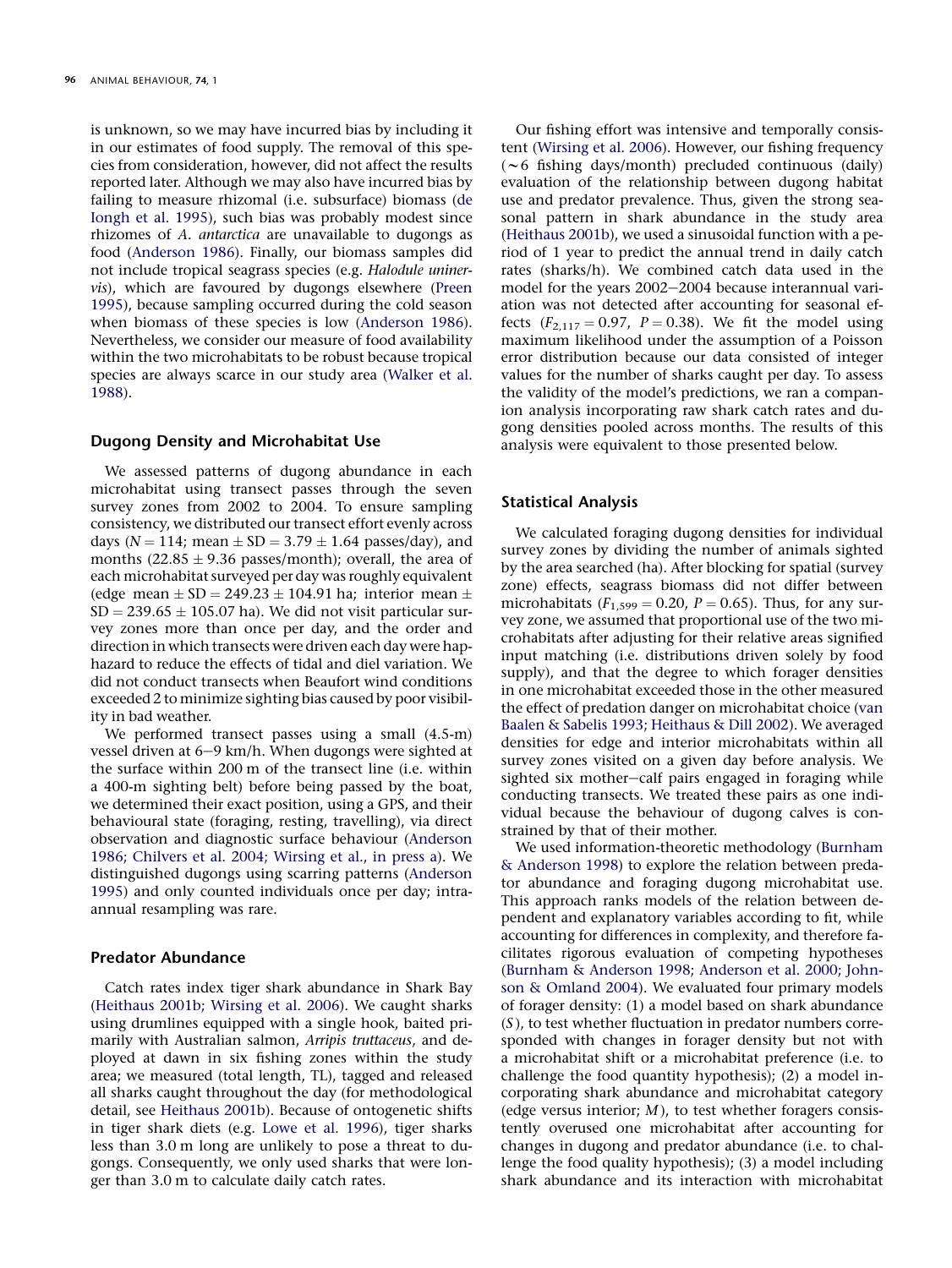category  $(M*S)$ , to test whether fluctuation in predator numbers was accompanied by changes in dugong density and a microhabitat shift (i.e. to test for an exchange of food for safety and thereby challenge the predation risk sensitivity hypothesis); and (4) a full model including shark abundance, its interaction with microhabitat category, and microhabitat to test whether foragers manifested a threat-sensitive shift but nevertheless maintained an overall microhabitat preference. In our study area, sea surface temperature  $(T)$  covaries with shark abundance ([Heithaus 2001b](#page-7-0)). Consequently, we also evaluated four secondary models, each replacing shark abundance with temperature (i.e. T,  $T + M$ ,  $T + M*T$  and  $T + M*T + M$ ), to ensure that statistical relationships between predator abundance and forager microhabitat use were valid and not a spurious result of correlation between shark numbers and temperature. The dependent variable for the models, daily forager counts divided by the relative area of edge and interior microhabitat surveyed, consisted of non-negative values with a mode of zero, a low mean and large variance. Thus, we fit the models using maximum likelihood under the assumption of a negative binomial error distribution ([White & Bennetts 1996\)](#page-8-0). We used Akaike's information criteria corrected for small sample size (AIC<sub>c</sub>; [Burnham & Anderson 1998; Anderson et al.](#page-7-0) [2000](#page-7-0)) to evaluate the strength of each model, and employed Akaike weights (w), which index the likelihood that a model is best among a set of competitors, and the change in  $AIC_c$  between models ( $\Delta AIC_c$ ) to assess model uncertainty ([Burnham & Anderson 1998\)](#page-7-0). Coefficient estimates with 95% confidence intervals indexed the predictive strengths of individual explanatory variables ([Burnham & Anderson 1998](#page-7-0)).

## RESULTS

We sighted 105 foraging dugongs while conducting transects through the seven survey zones; 64 individuals were found in edge microhabitat and 41 were found in interior microhabitat. Most encounters involved solitary animals  $(53/75)$ , and mean  $\pm$  SD group size was  $1.40 \pm 0.81$ , facilitating robust estimation of daily densities for survey zones and across microhabitats. The best model of foraging dugong density incorporated large tiger shark abundance (S ) and the interaction between shark abundance and microhabitat (M\*S; Table 1). This model's Akaike weight (0.80) suggested that it was likely to be superior to its competitors (Table 1). Moreover, the 95% confidence intervals for the coefficient estimates of shark abundance (13.09, 34.56) and its interaction with microhabitat  $(-22.77, -43.39)$ did not encompass zero, suggesting that the relationships between these variables and forager density were statistically significant. The shark abundance variable was associated with a positive coefficient estimate, indicating that, overall, foraging dugong density increased with shark numbers. However, the inclusion of the interaction between shark abundance and microhabitat in the best model means that the manner in which forager densities and predator abundance were related differed as a function of microhabitat: forager densities in edge microhabitats

Table 1. Competing models of the density of foraging dugongs per hectare across two microhabitats (edge and interior) within shallow seagrass patches

| Model          | К | л      | w     | $R_{\rm I}^2$ |
|----------------|---|--------|-------|---------------|
| $S+M*S$        | 3 | 0.000  | 0.799 | 0.094         |
| $S+M*S+M$      | 4 | 3.137  | 0.166 | 0.091         |
| $S+M$          | 3 | 7.300  | 0.021 | 0.078         |
| $T+M*T$        | 3 | 9.580  | 0.007 | 0.073         |
| $T+M$          | 3 | 10.348 | 0.005 | 0.072         |
| $T+M\star T+M$ | 4 | 11.131 | 0.003 | 0.074         |
| S              | 2 | 30.017 | 0.000 | 0.025         |
|                | 2 | 37.271 | 0.000 | 0.010         |
| Constant       |   | 39.785 | 0.000 |               |

Forager densities for microhabitats were expressed as counts within survey zones ( $N = 7$ ), divided by the respective area covered by each microhabitat. Independent variables are microhabitat (M), an estimate of large ( $>3$  m) tiger shark abundance (S), sea surface temperature  $(^{\circ}C)$  (T), the interaction between microhabitat and shark abundance  $(M*S)$ , and the interaction between microhabitat and water temperature ( $M*T$ ), Models were ranked using Akaike's information criterion, corrected for small sample size  $(ALC<sub>c</sub>)$ . For each model, K is the number of parameters in the model  $+1$ ,  $\Delta$  is the change in  $AIC_c$  between the model and the 'best' model (i.e. the model with the lowest AIC<sub>c</sub>; highlighted in bold), w is the Akaike weight (i.e. the likelihood of preeminence), and  $R_L^2$  is the  $R^2$  analogue for models analysed using maximum likelihood.

increased dramatically when shark numbers were elevated, whereas forager densities in interior microhabitats reached minimal levels during periods of peak shark abundance ([Fig. 2\)](#page-5-0). On days when foragers were sighted ( $N = 53$ ), the extent to which their use of edge microhabitat exceeded that predicted by food supply was positively correlated with tiger shark abundance (linear regression:  $r^2 = 0.15$ ,  $t_{52} = 3.01$ ,  $\beta = 0.42$ ,  $P = 0.004$ ; [Fig. 3](#page-6-0)). When shark abundance was at its lowest, foragers overused (i.e. selected) interior microhabitats ([Fig. 3](#page-6-0)).

#### **DISCUSSION**

Our results are consistent with the hypothesis that microhabitat use by dugongs foraging over seagrass meadows is influenced by the danger of predation. Foraging dugong densities were not equivalent in edge and interior microhabitats throughout the year (rejecting the food quantity hypothesis), nor did foragers consistently overuse meadow interiors (rejecting the food quality hypothesis). Instead, the degree of dissimilarity between forager densities in edge and interior microhabitats was a function of large tiger shark abundance: foraging dugongs underused edge (safe) microhabitat when sharks were scarce and overused edge microhabitat when sharks were common. Moreover, foragers responded to daily changes in shark abundance in a threat-sensitive manner (e.g. [Helfman](#page-7-0) [1989](#page-7-0)), showing the greatest preference for edge microhabitat when shark abundance was highest. Thus, we surmise that dugongs are sensitive to variation in predation risk across microhabitats within feeding patches, and that individuals manage their probability of death by allocating time to safe but lower-quality feeding microhabitats in proportion to the likelihood of encountering predators.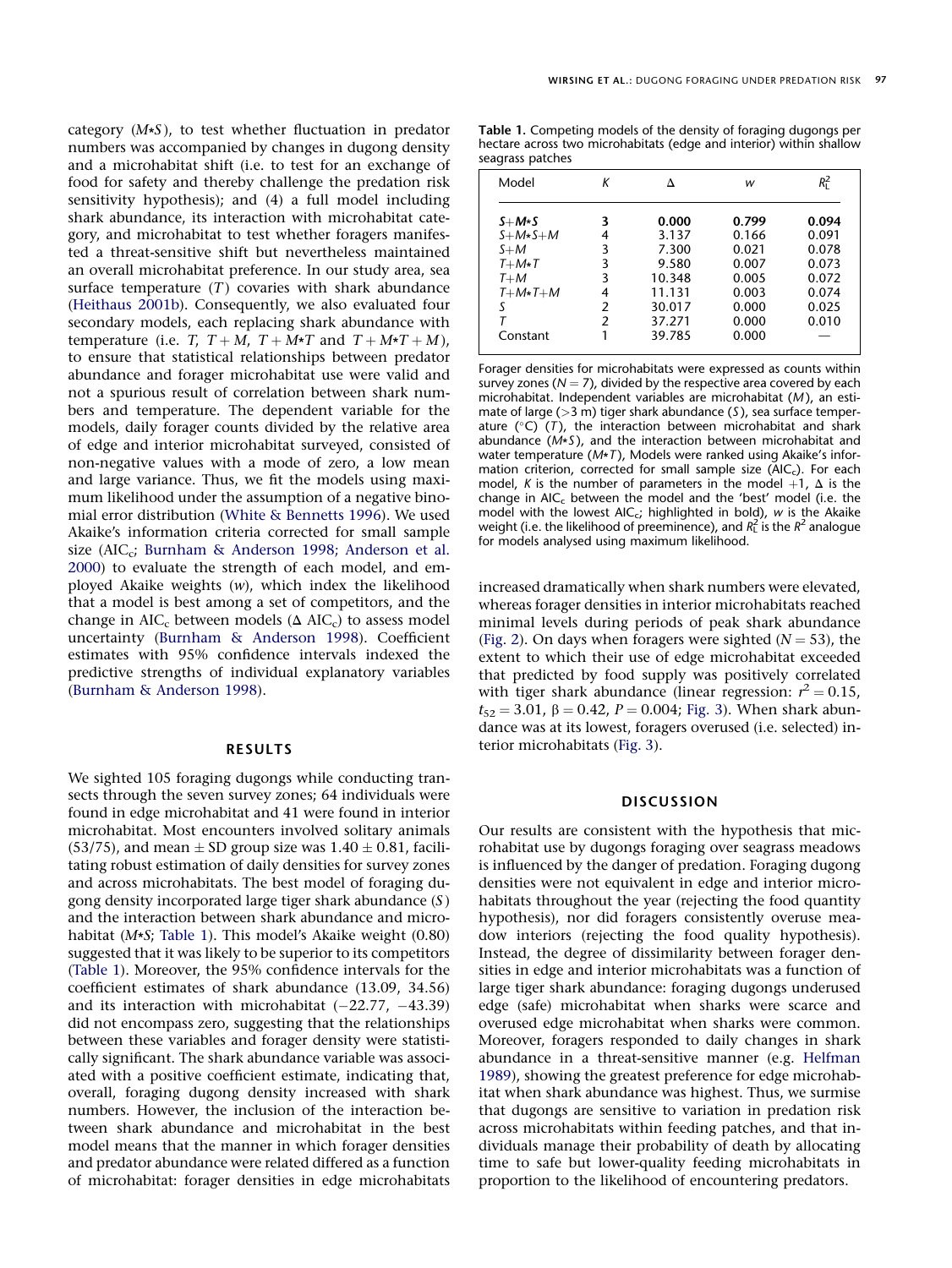<span id="page-5-0"></span>

Figure 2. Relation between (a) daily estimates of foraging dugong density (dugongs/ha) in edge (solid black line) and interior (dashed black line) microhabitats within shallow seagrass patches and day of year (DOY) and (b) predicted large ( $>3$  m) tiger shark catch rate (sharks/h; solid grey line) and DOY. Trend lines were generated using distance-weighted least-squares smoothing (DWLS, tension 1.0).

Overall, densities of foraging dugongs in shallow seagrass patches fluctuated with changes in tiger shark abundance. Does this trend indicate that individual dugongs altered their foraging effort in response to changes in predation danger? The results of a companion analysis based on focal animal follows, which show that individual foraging times in the study area were temporally consistent ([Wirsing et al., in press b\)](#page-8-0), suggest that the answer is no. Rather, it reflects the fact that fewer dugongs tended to use our study area at times of the year when sharks were scarce ([Wirsing et al., in press a](#page-8-0)). Consequently, densities of foraging dugongs in shallow patches declined in accord with reductions in shark abundance even though individual foraging effort remained constant.

When foraging over shallow seagrass meadows, tiger sharks show a consistent preference for edge microhabitats, putatively in an attempt to match the combined distribution of several of their major prey species ([Heithaus 2001a; Heithaus et al. 2006\)](#page-7-0). Consequently, dugongs foraging in edge microhabitats are more likely to encounter sharks than are those feeding in meadow interiors. Yet, individual dugongs increased their use of edge, instead of interior, microhabitats in response to elevated shark abundance. Thus, under the assumption that attack probabilities following an encounter are equal across the two microhabitat categories, we conclude that foraging dugongs assess a microhabitat's danger based primarily on the availability of escape routes into deep (refuge) habitat rather than on predator encounter rates (i.e. predator density). Bottlenose dolphins (Tursiops sp.) in our study area also select foraging microhabitats within seagrass meadows that facilitate escape to deep habitat, rather than those with the lowest predator density, during periods of heightened danger from tiger sharks ([Heithaus](#page-7-0) [& Dill 2006\)](#page-7-0). For both species, then, we can surmise that the benefit of a nearby refuge (deep water) outweighs the cost of more frequent confrontations with predators in particular seagrass microhabitats, and/or that the availability of escape options at foraging sites is more easily assessed than is the likelihood of future predator encounters ([Sih 1992\)](#page-8-0). Such may be the case for many prey animals foraging in habitats where access to refuges varies across fine spatial scales (i.e. between microhabitats; e.g. [Grubb](#page-7-0) [& Greenwald 1982; Kotler et al. 1991\)](#page-7-0). In contrast, we would expect prey species that forage in habitats where refuges are either absent or equally accessible across space to rely on predator encounter rates as a measure of danger in particular microhabitats.

Large tiger sharks were most abundant when dugong numbers in our study area were highest. Thus, the predator-induced pattern of microhabitat use reported here may have instead been the result of territorial behaviour if individuals were excluded from preferred interior feeding sites during periods of high dugong density. We consider this scenario to be unlikely, however, given that territorial behaviour has not been observed in our study area, and that dugongs aggregate freely at feeding sites within seagrass patches [\(Marsh et al. 1984;](#page-8-0) [Preen 1995](#page-8-0)). Moreover, foraging dugongs adjusted their use of edge and interior microhabitats on a continuous basis, responding to changes in predator abundance even during periods of low dugong density, when the potential influence of territoriality would have been negligible. We also dismiss the possibility that the observed microhabitat shifts were driven by thermoregulatory requirements (i.e. the need to forage in high-quality microhabitats during the cold season, when shark abundance is low, to meet increased metabolic costs). The addition of daily temperature information failed to improve upon predictive models of dugong density in the two microhabitats based solely on shark abundance, and relative use of the microhabitats was extremely sensitive to changes in shark abundance even during warm months when the cost of thermoregulation presumably was low (i.e. between February and April, when sea surface temperatures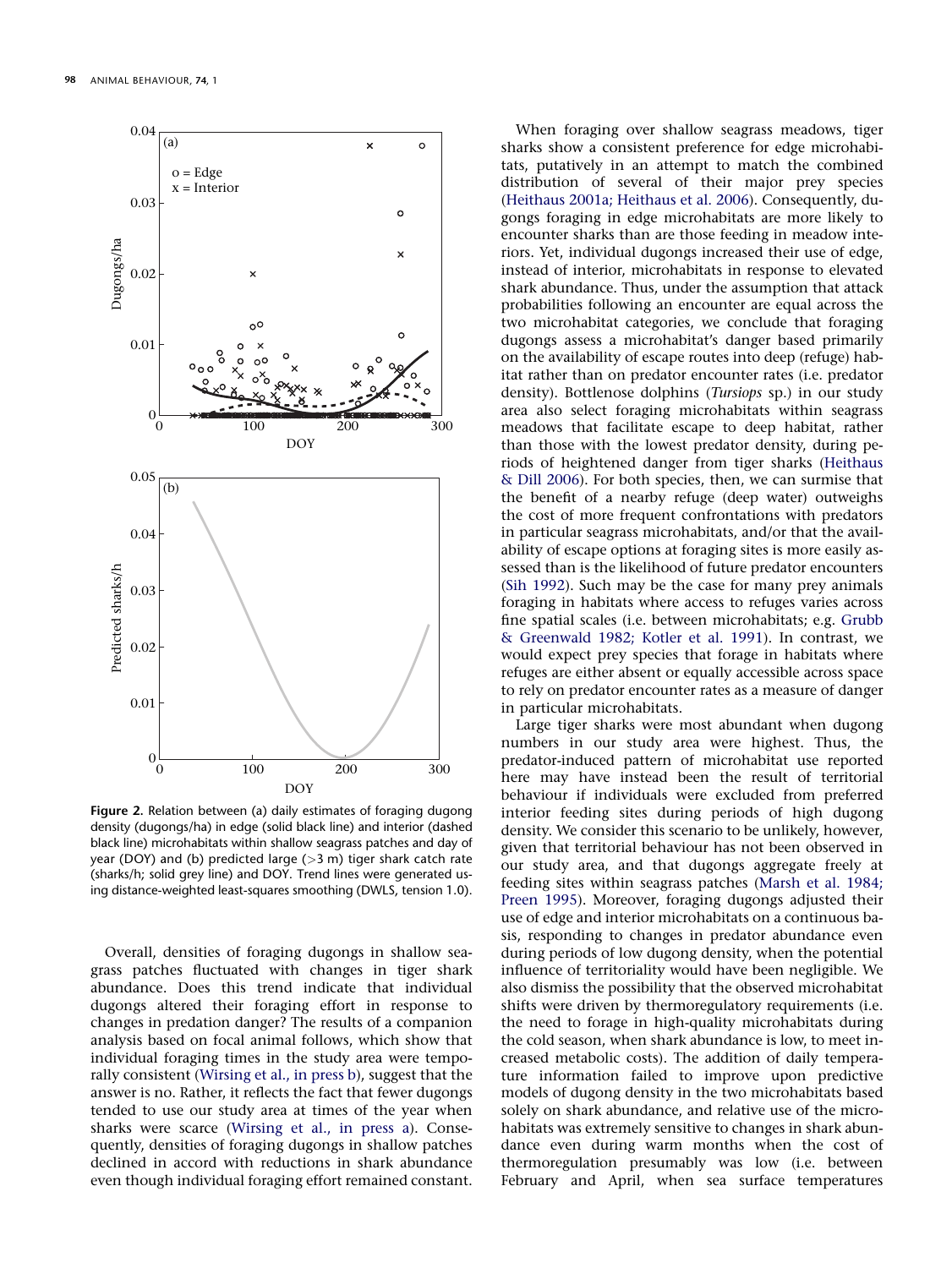<span id="page-6-0"></span>

Figure 3. Residual counts of foragers in edge microhabitat (observed counts – expected counts based on food supply; i.e. the proportion of total area within a survey zone defined as edge) versus daily values for large tiger shark catch rate (sharks/h). Equality between observed and expected edge counts (i.e. residual values equalling zero; dashed line) signifies proportional microhabitat use by foragers relative to food (input matching), positive residual values signify overuse of edge microhabitat, and negative residual values signify overuse of interior microhabitat.

consistently exceed 22°C). Finally, although sirenians are known to respond strongly to human disturbance in some situations (e.g. [Nowacek et al. 2004](#page-8-0)), we can reject the possibility that vessel traffic drove or contributed to the microhabitat shifts that we observed. Use of the study area by boats is light, temporally consistent and spatially dispersed, so interactions with boats would not be expected to elicit fine-scale changes in the use of edge and interior feeding sites by dugongs.

The tendency of foraging dugongs to select interior microhabitats during periods of low predation danger, rather than to input-match, can be explained by the depressed nutrient (organic carbon) content of A. antarctica plants growing along the edges of the seagrass patches used in this study [\(Heithaus et al., in press](#page-7-0)). However, it is also possible that dugongs foraged preferentially in interior microhabitats during safe periods in part (1) to avoid paying energetic costs associated with diving more deeply to access seagrass growing in edge microhabitats, and/or (2) because tropical seagrass species not included in our food biomass estimates are less available in edge microhabitats. The latter alternative is unlikely, given that a disparity in tropical seagrass biomass between edge and interior microhabitats is not known to exist, and that the overall availability of these species in our study area tends to be extremely low when tiger sharks are scarce (i.e. June-August) ([Walker & McComb 1988; Walker](#page-8-0) [et al. 1988](#page-8-0)).

In a companion study, we found that the danger of tiger shark predation affects the use of shallow and deep habitats by foraging dugongs, with individuals overusing deep but impoverished refuges when large shark abundance is elevated [\(Wirsing et al., in press a](#page-8-0)). The present investigation reveals that dugongs also adjust their use of safe but energy-poor microhabitats while feeding in accord with changes in predation danger. Collectively, these results indicate that the threat of tiger shark attack can influence not only use of profitable but dangerous feeding patches by large marine herbivores (i.e. broad-scale habitat selection, in this case on the order of hundreds of metres to kilometres), but also choice of feeding sites within these foraging patches (i.e. fine-scale habitat selection, in this

case on the order of tens of metres). Grazing by dugongs can dramatically alter seagrass biomass and patch composition, especially where foraging pressure is heavy (i.e. at high-quality feeding sites within patches; [de Iongh et al.](#page-7-0) [1995; Preen 1995; Nakaoka & Aioi 1999; Masini et al.](#page-7-0) [2001](#page-7-0)). Therefore, by altering the use of foraging microhabitats by dugongs, tiger sharks may exert powerful indirect effects on seagrass, alleviating pressure experienced by plants growing at preferred but dangerous feeding sites (e.g. interiors) and augmenting pressure experienced by nutritionally inferior plants growing at relatively safe feeding sites (e.g. edges). By implication, changes in patterns of large shark abundance and space use where dugongs, as well as other large marine herbivores (e.g. sea turtles; [Heithaus et al., in press\)](#page-7-0), occur may trigger behaviourally mediated trophic cascades (BMII; see [Dill et al.](#page-7-0) [2003](#page-7-0)), with profound consequences for the microhabitat structure of seagrass patches and, ultimately, benthic communities.

Dugongs are large bodied, long-lived animals that suffer low predation rates ([Marsh et al. 1984\)](#page-8-0). Consequently, their relationship with predators has rarely been addressed, and the possibility that predators affect their behaviour has even been dismissed (e.g. [Anderson 1982](#page-7-0)). Yet, using an analytical approach (assessment of consumer time allocation in relation to spatial and temporal variation in resource availability and predator abundance) that is commonly used in more tractable terrestrial and aquatic environments ([Brown & Kotler 2004](#page-7-0)), we were able to show that dugongs select foraging microhabitats in a manner that facilitates predator evasion and may have community consequences. We conclude, therefore, by encouraging more widespread use of this research tool in marine systems. Future studies invoking it will almost certainly enhance our understanding of, and appreciation for, the sublethal effects of predators on marine consumers, including species believed to be relatively immune to predation pressure. Moreover, such studies are likely to improve our ability both to assess the ecological roles of marine predator and prey species and to predict the effects of changes in their distribution and abundance on community structure.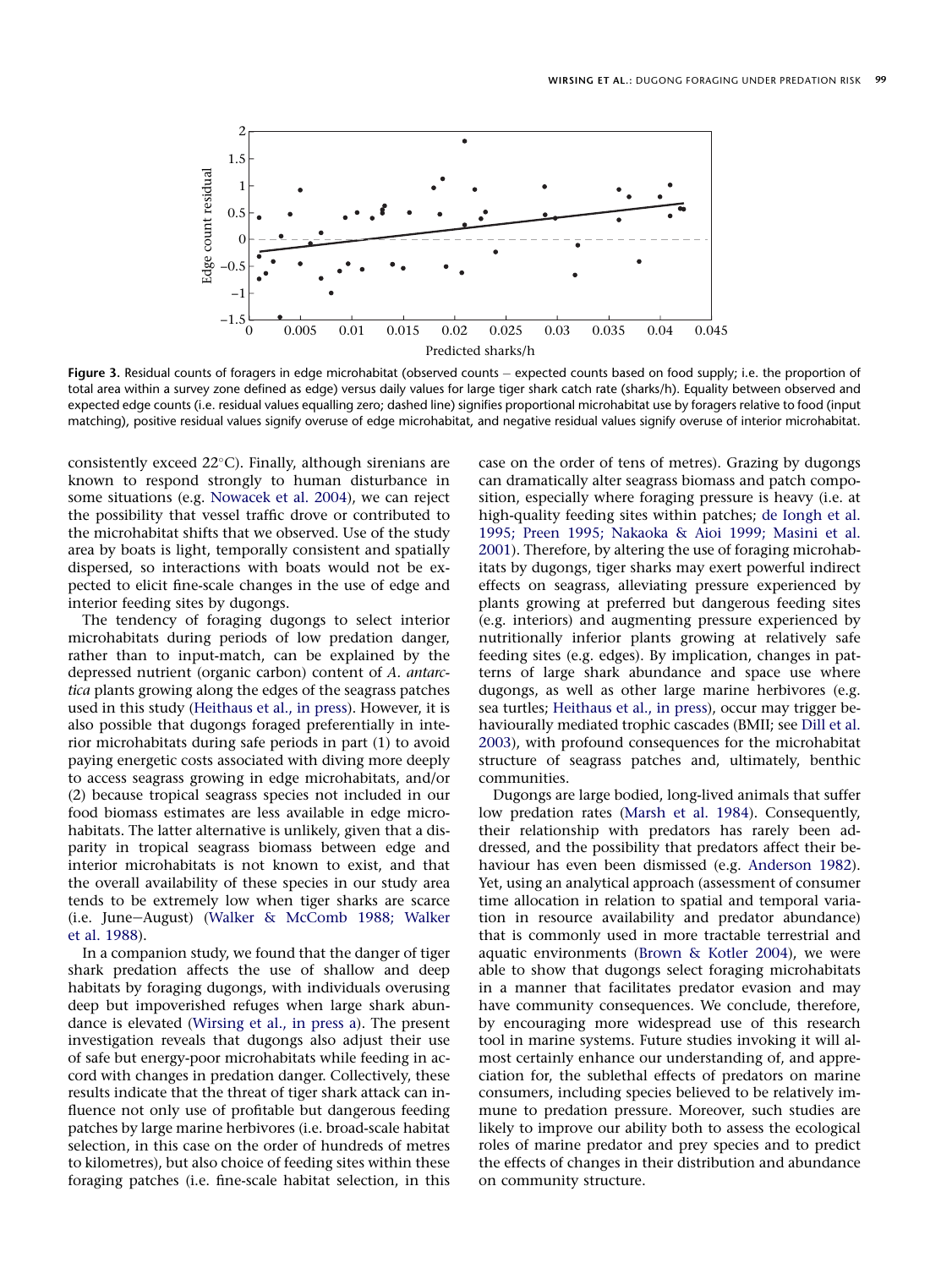## Acknowledgments

<span id="page-7-0"></span>We thank R. Abernethy, V. Alla, T. Bujas, C. Chow, M. Davis, A. Greenley, K. Harper, L. Heithaus, M. Kerford, S. Kowalewsky, A. Krickan, J. Laski, L. Marshall, K. Martin, R. McPhie, B. Stalvey, J. Wilder and K. Wirsing for their assistance in the field. This material is based upon work supported by the National Science Foundation under Grant Number 0526065. Other grants and support were provided by Humminbird, Mercury Marine Australia, the Monkey Mia Dolphin Resort, Monkey Mia Wildsights (Shotover), the National Geographic Society Expeditions Council, National Geographic Remote Imaging, Natural Sciences and Engineering Research Council of Canada (NSERC) grant A6869, Professional Association of Diving Instructors (PADI) Foundation, Shakespeare Electronics, the Shark Bay Fish Factory, the University of Western Australia and public donations. We are grateful to I. Anderson, C. Beck, K. Crane, A. Fraser, I. Gordon, D. Rose and D. Witt for logistical support, D. Charles for support and advice, D. Capewell and the Yadgalah Aboriginal Corporation for information about dugongs, D. Massey for extra field accommodations, H. Raven for temperature data, B. Smith and T. Steury for statistical help, E. Elle, B. Kotler, B. Sargeant, D. Stephens and an anonymous referee for helpful reviews, and B. Black for his generosity and hospitality. This research was conducted under the authority of Fisheries Western Australia permit 08/01, Western Australia Department of Conservation and Land Management permits SF003818, SF004228, SF004542, SW008085 and renewals, and Simon Fraser University and Florida International University Animal Care permits. This paper is contribution no. 23 of the Shark Bay Ecosystem Research Project.

#### References

- Anderson, D. R., Burnham, K. P. & Thompson, W. L. 2000. Null hypothesis testing: problems, prevalence, and an alternative. Journal of Wildlife Management, 64, 912-923.
- Anderson, P. K. 1982. Studies of dugongs at Shark Bay, Western Australia. II. Surface and subsurface observations. Australian Wildlife Research,  $9, 85-99.$
- Anderson, P. K. 1986. Dugongs of Shark Bay, Australia: seasonal migration, water temperature and forage. National Geographic Research, 2, 473-490.
- Anderson, P. K. 1995. Scarring and photoidentification of dugongs (Dugong dugon) in Shark Bay, Western Australia. Aquatic Mammals, 21, 205-211.
- van Baalen, M. & Sabelis, M. W. 1993. Coevolution of patch selection strategies of predator and prey and the consequences for ecological stability. American Naturalist, 142, 646-670.
- Brown, J. S. 1999. Vigilance, patch use, and habitat selection: foraging under predation risk. Evolutionary Ecology Research,  $1, 49-71$ .
- Brown, J. S. & Kotler, B. P. 2004. Hazardous duty pay and the foraging cost of predation. Ecology Letters, 7, 999-1014.
- Burnham, K. P. & Anderson, D. R. 1998. Model Selection and Inference: a Practical Information-theoretic Approach. New York: Springer-Verlag.
- Chilvers, B. L., Delean, S., Gales, N. J., Holley, D. K., Lawler, I. R., Marsh, H. & Preen, A. R. 2004. Diving behaviour of dugongs,

Dugong dugon. Journal of Experimental Marine Biology and Ecology, 304, 203-224.

- Crawley, M. J. 1983. Herbivory. Los Angeles: University of California Press.
- Danell, K. & Bergström, R. 2002. Mammalian herbivory in terrestrial environments. In: Plant-Animal Interactions (Ed. by C. M. Herrera & O. Pellmyr), pp. 107-131. Oxford: Blackwell Scientific.
- Dill, L. M., Heithaus, M. R. & Walters, C. J. 2003. Behaviorally mediated indirect interactions in marine communities and their conservation implications. Ecology, 84, 1151-1157.
- Fretwell, S. D. & Lucas, H. L., Jr. 1970. On territorial behavior and other factors influencing habitat distributions in birds: I. Theoretical developments. Acta Biotheoretica,  $19$ ,  $16-36$ .
- Gales, N., McCauley, R. D., Lanyon, J. & Holley, D. 2004. Change in abundance of dugongs in Shark Bay, Ningaloo and Exmouth Gulf, Western Australia: evidence for large-scale migration. Wildlife Research, 31, 283-290.
- Grubb, T. C. & Greenwald, L. 1982. Sparrows and a brushpile: foraging responses to different combinations of predation risk and energy-cost. Animal Behaviour, 30, 637-640.
- Heithaus, M. R. 2001a. Habitat selection by predators and prey in communities with asymmetrical intraguild predation. Oikos, 92,  $542 - 554.$
- Heithaus, M. R. 2001b. The biology of tiger sharks, Galeocerdo cuvier, in Shark Bay, Western Australia: sex ratio, size distribution, diet and seasonal changes in catch rates. Environmental Biology of Fishes,  $61, 25-36.$
- Heithaus, M. R. & Dill, L. M. 2002. Food availability and tiger shark predation risk influence bottlenose dolphin habitat use. Ecology, 83, 480-491.
- Heithaus, M. R. & Dill, L. M. 2006. Does tiger shark predation risk influence dolphin habitat use at multiple spatial scales? Oikos, 114,  $257 - 264$ .
- Heithaus, M. R., Dill, L. M., Marshall, G. J. & Buhleier, B. M. 2002. Habitat use and foraging behavior of tiger sharks (Galeocerdo cuvier) in a subtropical seagrass ecosystem. Marine Biology, 140,  $237 - 248.$
- Heithaus, M. R., Hamilton, I. M., Wirsing, A. J. & Dill, L. M. 2006. Validation of a randomization procedure to assess animal habitat preferences: microhabitat use of tiger sharks in a seagrass ecosystem. Journal of Animal Ecology,  $75$ , 666-676.
- Heithaus, M.R., Frid, A., Wirsing, A.J., Dill, L.M., Fourqurean, J.W., Burkholder, D., Thomson, J. & Bejder, L. In press. Statedependent risk-taking by green sea turtles mediates top-down effects of tiger shark intimidation in a marine ecosystem. Journal of Animal Ecology.
- Helfman, G. S. 1989. Threat-sensitive predator avoidance in damselfish-trumpetfish interactions. Behavioural Ecology and Sociobiology, 24, 47-58.
- Hugie, D. M. & Dill, L. M. 1994. Fish and game: a game theoretic approach to habitat selection by predators and prey. Journal of Fish Biology, Supplement A,  $45$ ,  $151-169$ .
- de Iongh, H. H., Wenno, B. J. & Meelis, E. 1995. Seagrass distribution and seasonal biomass changes in relation to dugong grazing in the Moluccas, East Indonesia. Aquatic Botany,  $50$ ,  $1-19$ .
- Johnson, J. B. & Omland, K. S. 2004. Model selection in ecology and evolution. Trends in Ecology and Evolution,  $19$ ,  $101-108$ .
- Kotler, B. P., Brown, J. S. & Hasson, O. 1991. Factors affecting gerbil foraging behavior and rates of owl predation. Ecology, 72, 2249-2260.
- Lima, S. L. 1998. Stress and decision making under the risk of predation: recent developments from behavioral, reproductive, and ecological perspectives. Advances in the Study of Behaviour, 27,  $215 - 290.$